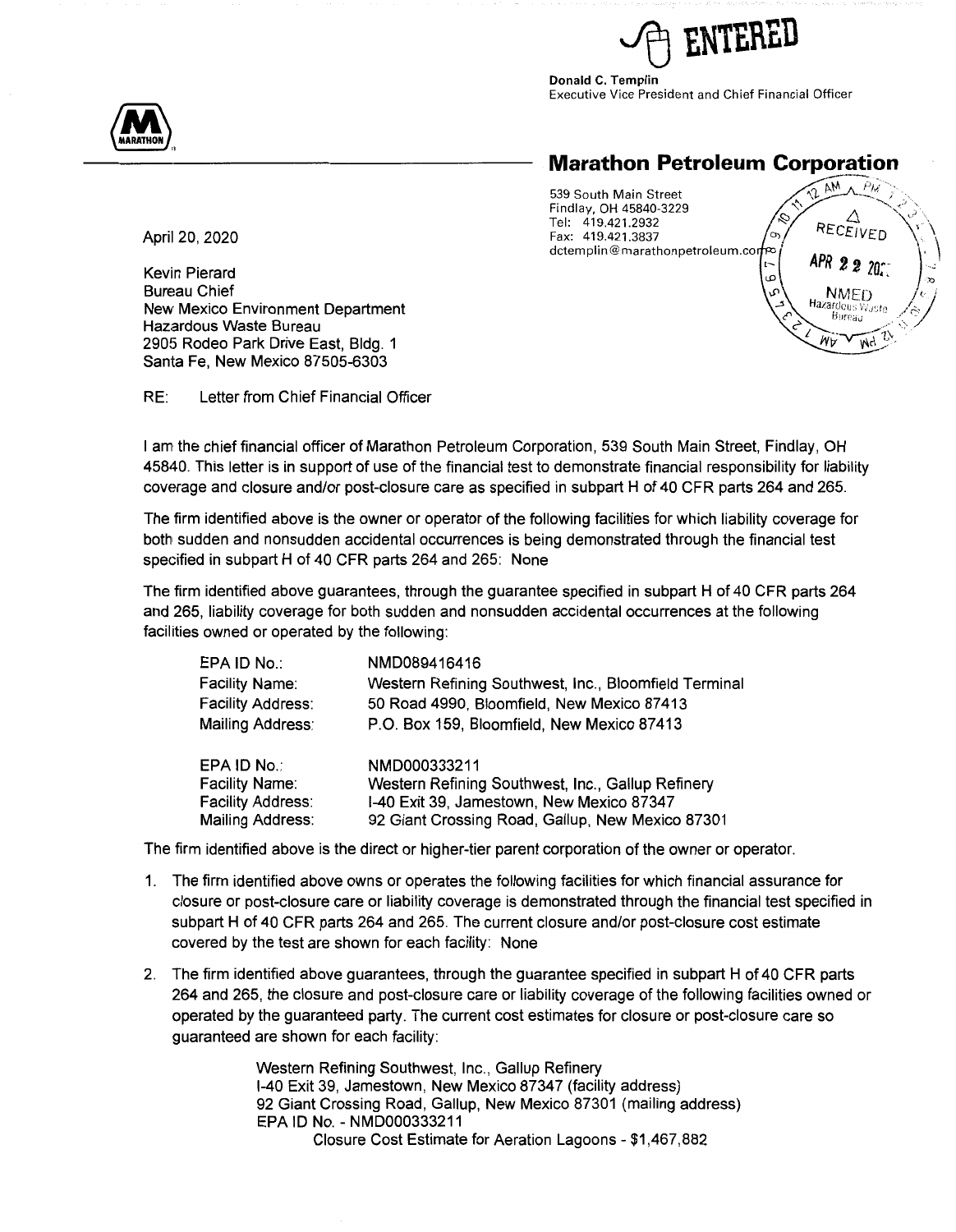Post-Closure Cost Estimate for LTU - \$210,881 Closure Cost Estimate for Facility-Wide Ground Water Monitoring - \$4,149,946

Western Refining Southwest, Inc., Bloomfield Terminal 50 Road 4990, Bloomfield, New Mexico 87413 (facility address) P.O. Box 159, Bloomfield, New Mexico 87413 (mailing address) EPA ID No. - NMD089416416 Closure Cost Estimate North & South Aeration Lagoons - \$374,277 Closure Cost Estimate Facility-Wide Ground Water Monitoring - \$871,055

3. In States where EPA is not administering the financial requirements of subpart H of 40 CFR parts 264 and 265, this firm is demonstrating financial assurance for the closure or post-closure care of the following facilities through the use of a test equivalent or substantially equivalent to the financial test specified in subpart H or 40 CFR parts 264 and 265. The current closure or post-closure cost estimates covered by such a test are shown for each facility:

> Tesoro Alaska Company LLC - Kenai Refinery 54741 Tesoro Road PO Box 3369 Kenai, AK 99611-3369 EPA ID No. - AKO 048679682 Corrective Action Cost Estimate - \$11,892,468 (SWMUs) Post-closure and Corrective Action Cost Estimate - \$2,023,013 (Regulated Units) Marathon Petroleum Company LP Robinson Illinois Refinery, Robinson, Illinois EPA ID No. - ILD005476882 Closure amount - \$3,484,921 Post-closure amount - \$6,314,594 Blanchard Refining Company LLC 2401 5th Avenue South, Texas City, Texas **SWR No.** 34507 Closure - \$26,989,282 Post-Closure - \$12,772,619 Marathon Petroleum Company LP Route No. 61, Garyville, LA 70051 Site ID: GD-095-0981 Closure amount - \$768,668 Tesoro Refining & Marketing Company LLC, Martinez Refinery 150 Solano Way, Martinez, CA 94553 EPA ID No. - CAR 000091488 Closure Cost Estimate - \$299,872 Tesoro Refining & Marketing Company LLC, Martinez Refinery 150 Solano Way, Martinez, CA 94553 EPA ID No. - CAD 000072751 Post-Closure Cost Estimate - \$2,699,905 Tesoro Refining & Marketing Company LLC, Los Angeles Refinery - Wilmington **Operations** 2101 E. Pacific Highway, Wilmington, CA 90744 EPA ID No. - CAD 041520644 Post-Closure Cost Estimate - \$2,199,765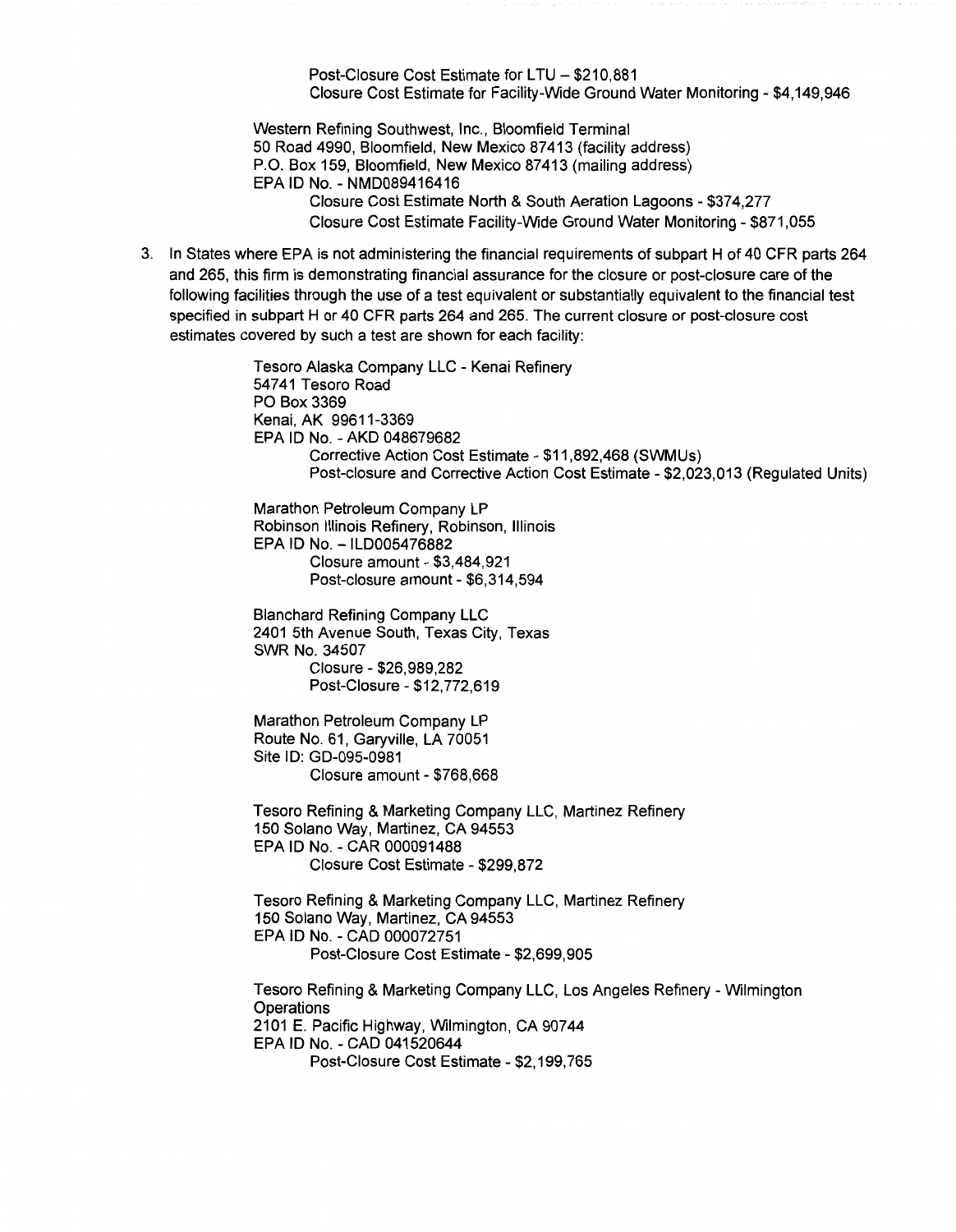Tesoro Refining & Marketing Company LLC, Los Angeles Refinery - Carson Operations 1801 Sepulveda, Carson, CA 90749 EPA ID No. - CAD077227049

Post-Closure & Corrective Action Cost Estimate - \$32,106,406

Tesoro Refining & Marketing Company LLC, Anacortes Refinery 10200 West March Point Road, Anacortes, Washington 98221 EPA ID No. - WAD 009275082 (Site 1)

Post-Closure Cost Estimate - \$186,431

Tesoro Refining & Marketing Company LLC, Mandan Refinery 900 Old Red Trail NE, Mandan, North Dakota 58554 EPA ID No. - NOD 006175467 Closure Cost Estimate - \$624,320

Tesoro Refining & Marketing Company LLC, Mandan Refinery 900 Old Red Trail NE, Mandan, North Dakota 58554 **Permit # ID-037** Closure Cost Estimate - \$307,187

Post-Closure Estimate - \$501,033

Tesoro Refining & Marketing Company LLC, Mandan Refinery 900 Old Red Trail NE, Mandan, North Dakota 58554 Permit # HW-002 Corrective Action Cost Estimate - \$2,411,951

Tesoro Refining & Marketing Company LLC, Anacortes Refinery 10200 West March Point Road, Anacortes, Washington 98221 Limited Purpose Landfill Closure Site #2 - \$10,593 Post-Closure Site #2 - \$104,867

- 4. The firm identified above owns or operates the following hazardous waste management facilities for which financial assurance for closure or, if a disposal facility, post-closure care, is not demonstrated either to EPA or a State through the financial test or any other financial assurance mechanisms specified in subpart H of 40 CFR parts 264 and 265 or equivalent or substantially equivalent State mechanisms. The current closure and/or post-closure cost estimates not covered by such financial assurance are shown for each facility: None
- 5. This firm is the owner or operator or guarantor of the following UIC facilities for which financial assurance for plugging and abandonment is required under part 144 and is assured through a financial test. The current closure cost estimates as required by 40 CFR 144.62 are shown for each facility:

Tesoro Refining & Marketing Company LLC 900 Old Red Trail NE, Mandan, North Dakota 58554 EPA ID No. - NOD 006175467 - Mandan, ND Injection Well No. 1 Closure - \$175,375 Postclosure - \$,5000 EPA ID No. - NOD 006175467 - Mandan, ND Injection Well No. 2 Closure - \$149,303 Postclosure - \$5,000

Blanchard Refining Company LLC 2401 5th Avenue South, Texas City, Texas UIC: WDW80 - Closure amount- \$302,852 UIC: WDW127 - Closure amount - \$325,215 UIC: WDW128 - Closure amount - \$332,923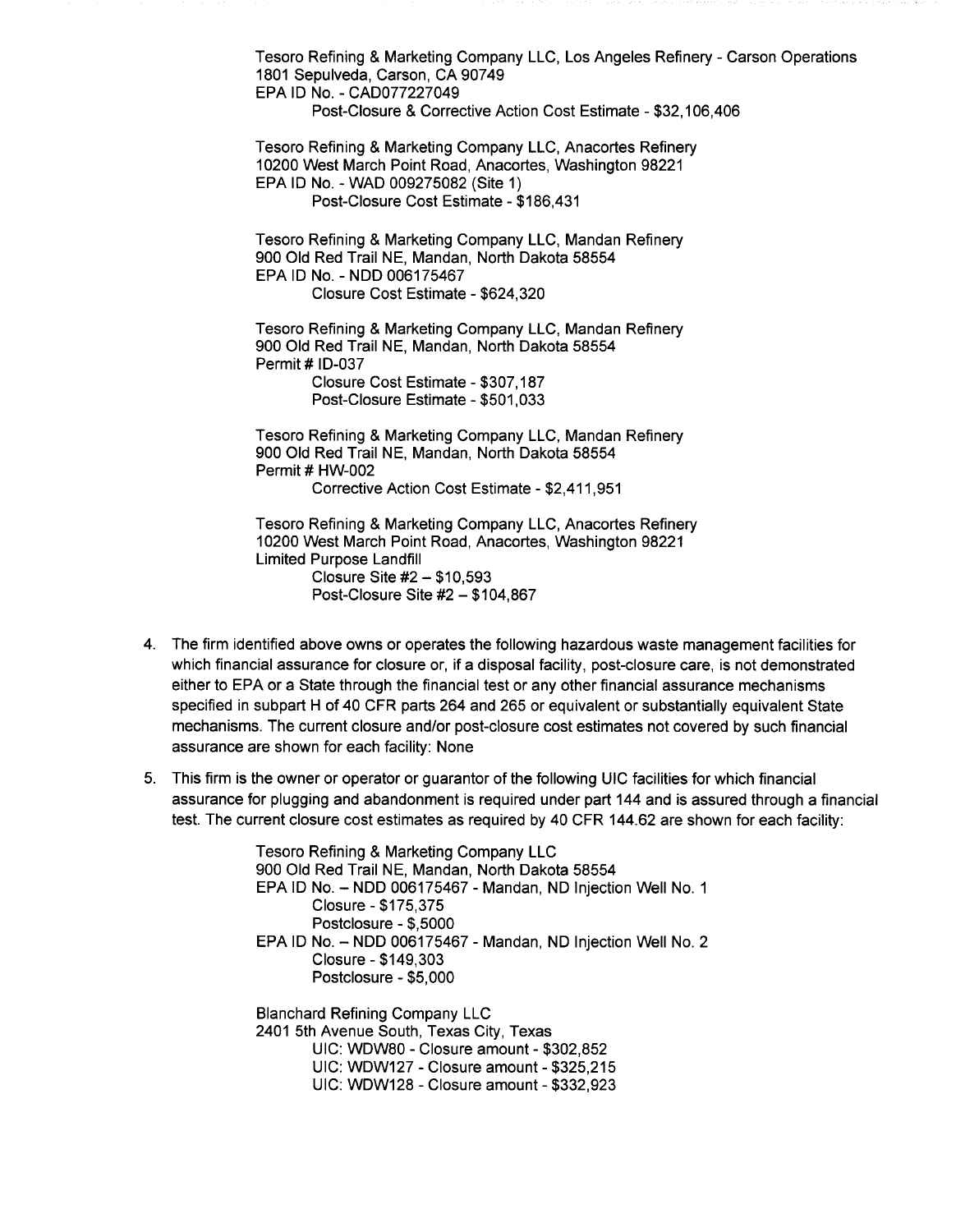This firm is required to file a Form 10K with the Securities and Exchange Commission (SEC) for the latest fiscal year.

The fiscal year of this firm ends on December 31. The figures for the following items marked with an asterisk are derived from this firm's independently audited, year-end financial statements for the latest completed fiscal year, ended December 31, 2019.

## **Part B. Closure or Post-Closure Care and Liability Coverage**

#### **Alternative** II

| 1. Sum of current closure and post-closure cost estimates (total of all cost estimates listed above) | \$114,553,411 |
|------------------------------------------------------------------------------------------------------|---------------|
| 2. Amount of annual aggregate liability coverage to be demonstrated                                  | \$8,000,000   |
| 3. Sum of lines 1 and 2                                                                              | \$122,553,411 |
| 4. Current bond rating of most recent issuance and name of rating service                            | $BBB - S\&P$  |
| 5. Date of issuance of bond                                                                          | Dec 14, 2015  |
| 6. Date of maturity of bond                                                                          | Dec 15, 2045  |

\*7. Tangible net worth (if any portion of the closure or post-closure cost estimates is included in "total liabilities" on your financial statements you may add that portion to this line) \$20,045,000,000 liabilities" on your financial statements you may add that portion to this line)

\*8. Total assets in the U.S. (required only if less than 90% of assets are located in the U.S.) \$98,157,000,000

| 9. Is line 7 at least \$10 million?                                           | Yes        |
|-------------------------------------------------------------------------------|------------|
| 10. Is line 7 at least 6 times line 3?                                        | <u>Yes</u> |
| *11. Are at least 90% of assets located in the U.S.? If not complete line 12. | Yes        |
| 12. Is line 8 at least 6 times line 3? (Yes/No)                               | Yes        |

I hereby certify that the wording of this letter is identical to the wording specified in 40 CFR 264.151 $(q)$  as such regulations were constituted on the date shown immediately below.

 $c$   $z$ 

Donald C. Templin Executive Vice President and CFO

Date: April 20, 2020

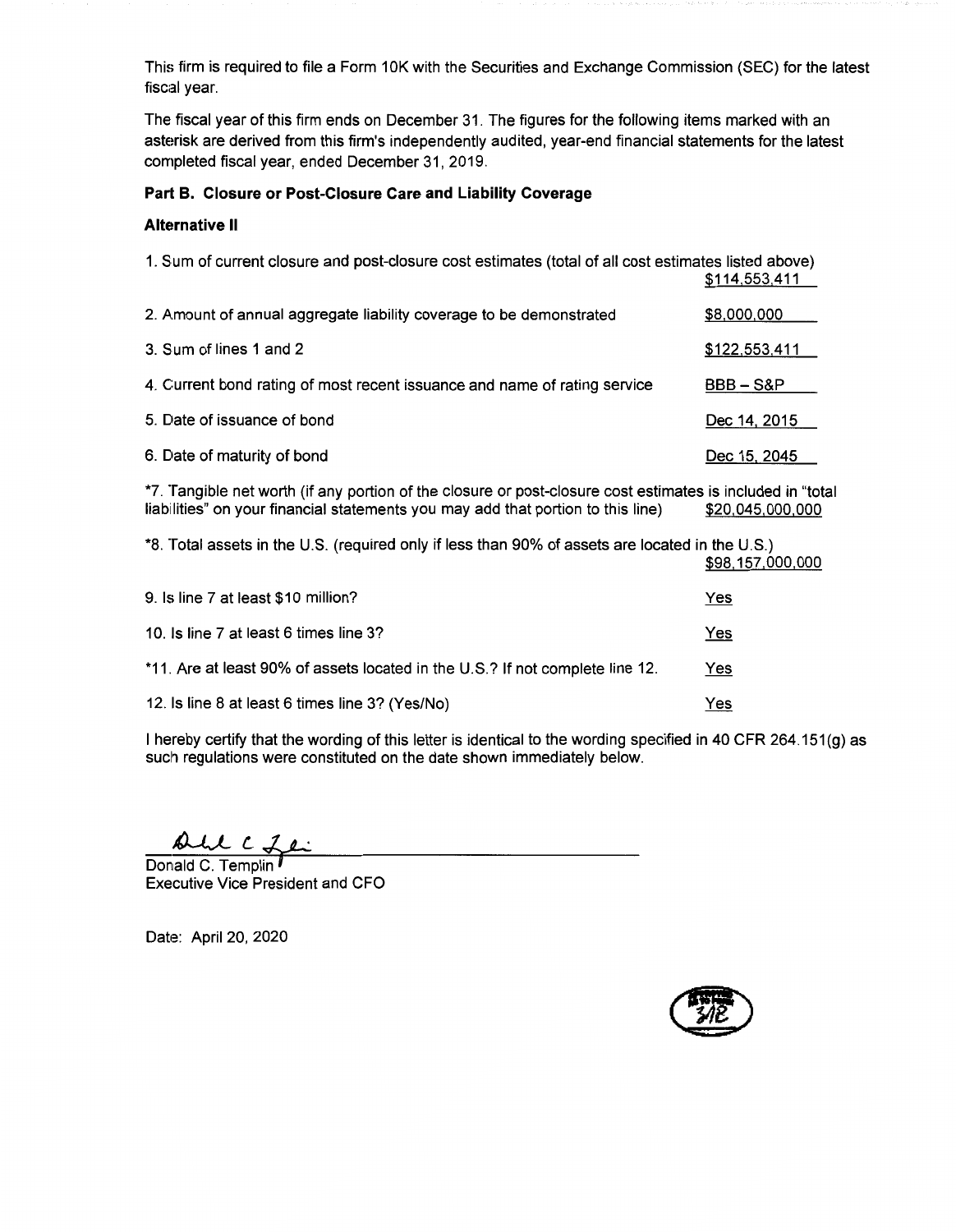### CORPORATE GUARANTEE FOR CLOSURE OR POST-CLOSURE CARE

Guarantee made this 20<sup>th</sup> day of April, 2020 by Marathon Petroleum Corporation, a business corporation organized under the laws of the State of Delaware, herein referred to as guarantor. Marathon Petroleum Corporation is the higher-tier parent corporation of the owner or operator. This guarantee is made on behalf of the Western Refining Southwest, Inc., of Gallup Refinery at 1-4, Exit 9, Jamestown, New Mexico 87347 (mailing address 92 Giant Crossing Road, Gallup, New Mexico 87301) and Bloomfield Terminal, 50 Road 4990, Bloomfield, New Mexico 87 413, which is our subsidiary, to the United States Environmental Protection Agency (EPA).

#### **RECITALS**

1. Guarantor meets or exceeds the financial test criteria and agrees to comply with the reporting requirements for guarantors as specified in 40 CFR 264.143(f), 264.145(f), 265.143(e), and 265.145(e).

2. Western Refining Southwest, Inc. owns or operates the following hazardous waste management facility(ies) covered by this guarantee:

| <b>EPA Identification Number:</b>                                       | NMD000333211                     |
|-------------------------------------------------------------------------|----------------------------------|
| Facility Name:                                                          | Western Refining Southwest, Inc. |
|                                                                         | <b>Gallup Refinery</b>           |
| Facility Address:                                                       | I-40, Exit 39                    |
|                                                                         | Jamestown, New Mexico 87347      |
| Mailing Address:                                                        | 92 Giant Crossing Road           |
|                                                                         | Gallup, New Mexico 87301         |
| This guarantee is for closure, post-closure care and corrective action. |                                  |
| <b>EPA Identification Number:</b>                                       | NMD089416416                     |
| Facility Name:                                                          | Western Refining Southwest, Inc. |

| _________________________________ |                                  |  |
|-----------------------------------|----------------------------------|--|
| Facility Name:                    | Western Refining Southwest, Inc. |  |
|                                   | <b>Bloomfield Terminal</b>       |  |
| <b>Facility Address:</b>          | 50 Road 4990                     |  |
|                                   | Bloomfield, New Mexico 87413     |  |
| Mailing Address:                  | P. O. Box 159                    |  |
|                                   | Bloomfield, New Mexico 87413     |  |
|                                   |                                  |  |

This guarantee is for closure and corrective action.

3. "Closure plans" and "post-closure plans" as used below refer to the plans maintained as required by subpart G of 40 CFR parts 264 and 265 for the closure and post-closure care of facilities as identified above.

4. For value received from Western Refining Southwest, Inc., guarantor guarantees to EPA that in the event that Western Refining Southwest, Inc. fails to perform closure and post-closure care of the above facility(ies) in accordance with the closure or post-closure plans and other permit or interim status requirements whenever required to do so, the guarantor shall do so or establish a trust fund as specified in subpart H of 40 CFR part 264 or 265, as applicable, in the name of Western Refining Southwest, Inc. in the amount of the current closure or post-closure cost estimates as specified in subpart H of 40 CFR parts 264 and 265. Marathon Petroleum Corporation is the higher-tier parent corporation of the owner or operator and therefore no value is being exchanged.

5. Guarantor agrees that if, at the end of any fiscal year before termination of this guarantee, the guarantor fails to meet the financial test criteria, guarantor shall send within 90 days, by certified mail, notice to the EPA Regional Administrator(s) for the Region(s) in which the facility(ies) is(are) located and to Western Refining Southwest, Inc. that he intends to provide alternate financial assurance as specified in subpart H of 40 CFR part 264 or 265, as applicable, in the name of Western Refining Southwest, Inc.. Within 120 days after the end of such fiscal year, the guarantor shall establish such financial assurance unless Western Refining Southwest, Inc. has done so.